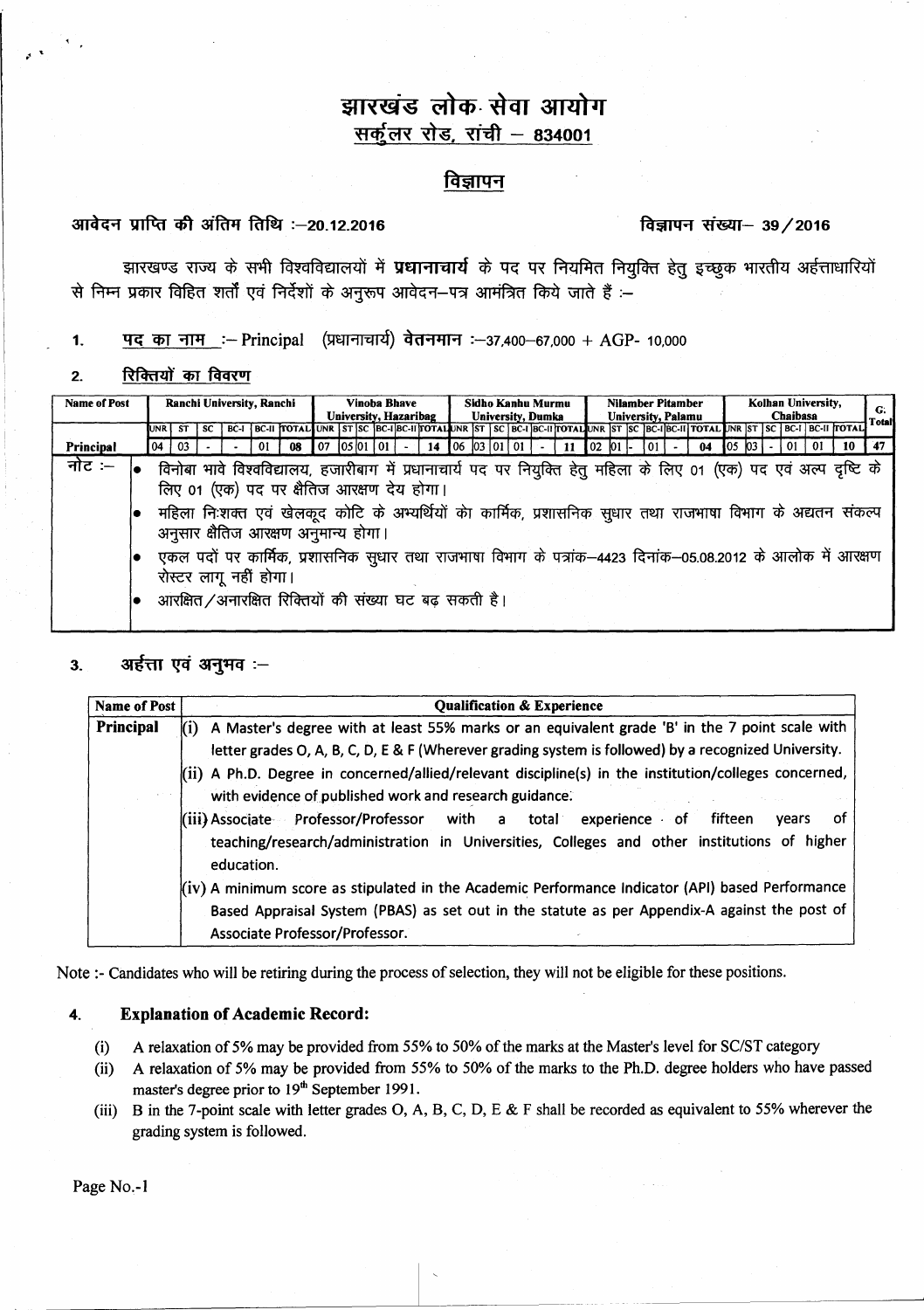#### SEVEN POINT SCALE

| Grade               | <b>Grade Point</b> | Percentage<br>Equivalent |
|---------------------|--------------------|--------------------------|
| 'O' - Outstanding   | 5.50-6.00          | 75-100                   |
| 'A' - Very Good     | 4.50-5.49          | 65-74                    |
| 'B' - Good          | $3.50 - 4.49$      | 55-64                    |
| 'C' - Average       | 2.50-3.49          | 45-54                    |
| 'D' - Below Average | 1.50.2.49          | 35-44                    |
| 'E' - Poor          | $0.50 - 1.49$      | 25-34                    |
| 'F' - Fail          | $0 - 0.49$         | $0 - 24$                 |

- (iv) The minimum requirement of 55% shall not be insisted upon for Principals, Professors and Associate Professors for the existing incumbents who are already in the University system, however, these marks should be insisted upon for those entering the system from outside.
- (v) The statutes shall not be applicable to such cases where selection of the candidates having had the then requisite qualification as were existing at that time through duly consitituted selection committee for making appointments to the reaching posts have been made prior to the enforcement of these statutes.
- 5. Mode of Selection: Selection will be made on the basis of performance of the candidate in personal Interview.
- $6.$  आरक्षण  $-$ 
	- (i) व्यावेदन में नियत प्रविष्टि के अधीन इंगित आरक्षण का दावा नहीं करने पर आरक्षण का लाभ नहीं मिलेगा।
	- (ii) झारखण्ड सरकार द्वारा लागू अद्यतन आरक्षण संबंधी नियम प्रभावी होंगे। अन्य राज्यों एवं केन्द्रशासित प्रदेशों के उम्मीदवारों को चाहे वे किसी भी जाति के हों, आरक्षण का लाभ नहीं मिलेगा।
	- (iii) आरक्षण का लाभ केवल झारखण्ड राज्य के निवासी को झारखण्ड राज्य के सक्षम स्तर के पदाधिकारी अर्थात उपायुक्त / अनुमण्डल पदाधिकारी स्तर से निर्गत जाति प्रमाण पत्र के आधार पर ही देय होगा। झारखण्ड राज्य के बाहर के जाति प्रमाण पत्र धारक अभ्यर्थी के लिए आरक्षण के लाभ हेतू किया गया दावा अनुमान्य नहीं होगा। झारखण्ड राज्य के उम्मीदवार, जो अनुसूचित जाति, अनुसूचित जनजाति, अत्यंत पिछड़ा वर्ग (Annexure-I)/पिछड़ा वर्ग (Annexure-II) के हैं, को आरक्षण का लाभ प्राप्त करने के लिए वर्तमान का झारखण्ड राज्यान्तर्गत **उपायुक्त /अनुमण्डल पदाधिकारी** स्तर से निर्गत प्राधिकार, प्रमाण पत्र संख्या, जारी करने की तिथि का विवरण आवेदन पत्र में देना अनिवार्य होगा। निर्धारित प्रपत्र आयोग के वेबसाईट www.ipsc.gov.in पर उपलब्ध है।
	- (iv) जावेदन प्राप्तिं की अंतिम तिथि तक आरक्षण हेतु निर्गत जाति प्रमाण पत्र की छायाप्रति संलग्न करना अनिवार्य है एवं मूल प्रति अन्तर्वीक्षा के समय सत्यापन प्रक्रिया के दौरान प्रस्तुत करना अनिवार्य होगा अन्यथा संबंधित उम्मीदवार सामान्य (अनारक्षित) कोटि में अंकित किये जायेंगे।
	- (v) साक्षात्कार के समय आवेदन में दिए गए प्रविष्टि (Entry) के अनुरूप सभी प्रमाणपत्रों की संबंधित मूल प्रति प्रस्तुत करना अनिवार्य होगा।

### 7. (i) कदाचार (Misconduct) एवं इसके दुष्परिणामः-

Candidates are warned that they should not furnish any particulars that are false or suppress any material information in filling up the application form. Candidates are also warned that they should in no case correct or alter or otherwise tamper with any entry in a document or its attested/certified copy submitted by them nor should they submit a tampered/fabricated document. If there is any inaccuracy or any discrepancy between two or more such documents or their attested/certified copies, an explanation regarding this discrepancy should be submitted. A candidate who is or has been declared to be guilty of:

Page No.-2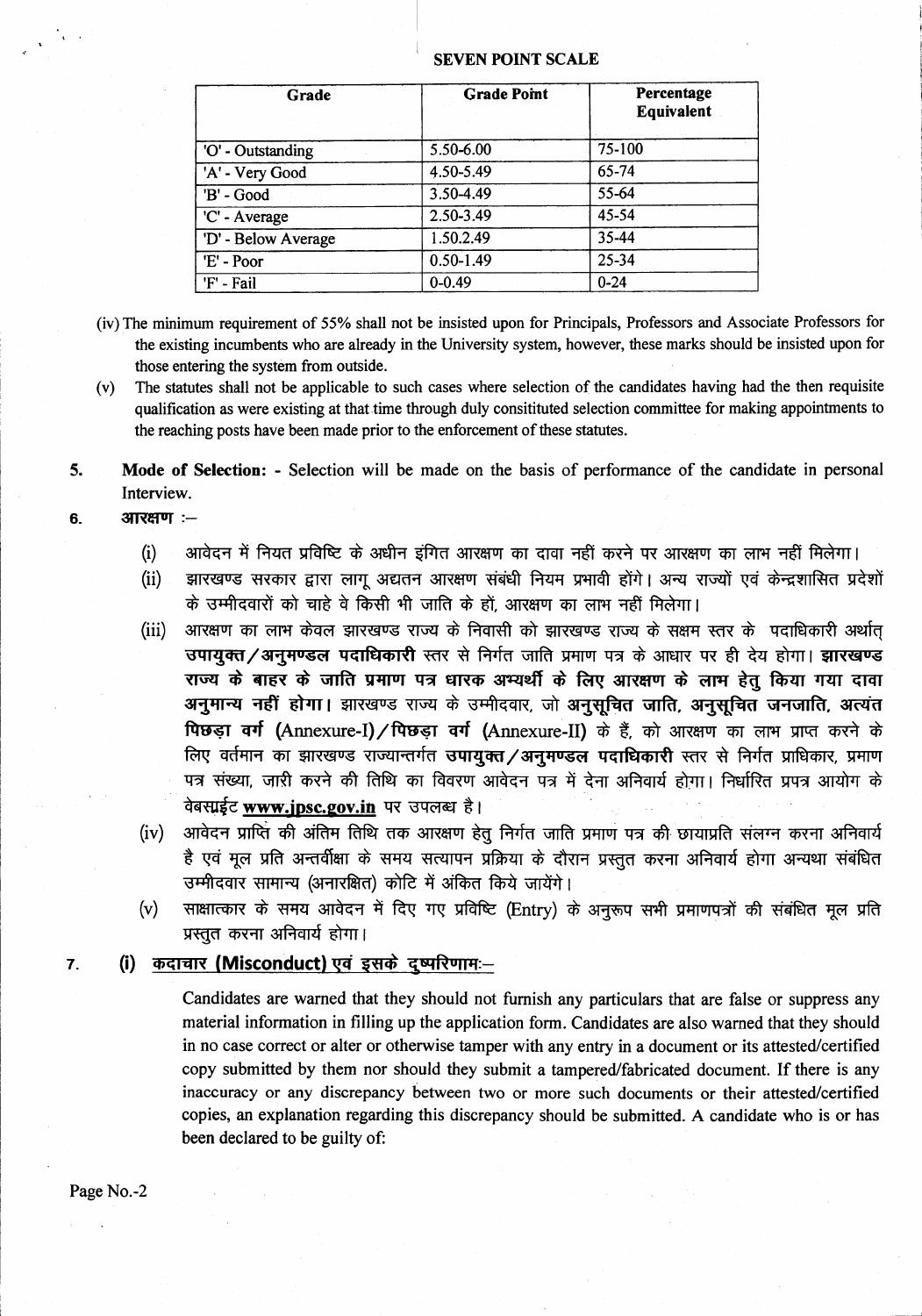- (a) Obtaining support of his/her candidature by any means, or
- (b) Impersonating, or
- (c) Procuring impersonation by any person, or
- (d) Submitting fabricated documents or documents which have been tampered with, or
- (e) Making statements which are incorrect or false or suppressing material information, or
- (f) Resorting to any other irregular or improper means in connection with hislher candidature for the selection, or
- (g) Using unfair means during the test, or
- (h) Writing irrelevant matter including obscene language or pornographic matter, sketch, in the script (s), or
- (i) Misbehaving in any other manner in the interview room, or
- 0) Harassing or doing bodily harm to the staff employed for the conduct of their test, or
- (k) Bringing mobile phone/communication device in the interview room.
- (I) Attempting to commit or, as the case may be, abetting the Commission of all or any of the acts specified in the forgoing clauses may, in addition to rendering himself/herself liable to criminal prosecution be liable:
	- (i) to be disqualified from selection, for which he/she is a candidate, and/or
	- (ii) to be debarred either permanently or for a specified period:-
	- (iii) canvassing in any form will disqualify a candidate.

# *(ii)* कदाचार के लिए कार्यवाही :-

ऊपर वर्णित कदाचार के मामलों में दोषी पाये गऐ अभ्यर्थियों की अभ्यर्थिता किसी भी stage में समाप्त की जा सकेगी, जिसका निर्णय आयोग द्वारा किया जायेगा।

# **(iii)** पूर्व के कदाचार का प्रभावः-

वैसे अभ्यर्थी परीक्षा में शामिल होने के हकदार नहीं होंगे, जिन्हें संघ लोक सेवा आयोग अथवा किसी राज्य लोक सेवा आयोग द्वारा कदाचार या अन्य किसी मामले में परीक्षा से वंचित कर देने का आदेश पारित किया गया है। उम्मीदवारों के परीक्षा में बैठने की पात्रता या अपात्रता के बिन्दू पर आयोग का निर्णय अंतिम होगा।

# आवेदन पत्र भरने हेतु आवश्यक निर्देश

#### $8.$   $\sqrt{10}$   $\sqrt{6}$ :

- $(i)$  आवेदन निर्धारित प्रपत्र में ए-4 आकार (210 X 297 मिमी.) के मोटे कागज पर आयोग के वेबसाइट-www.jpsc.gov.in से डाउनलोड कर व्यवहार में लायें। निर्धारित प्रपत्र से अलग मुद्रित, टंकित, हस्तलिखित आवेदन स्वीकार नहीं किये जायेंगे।
- (ii) आवेदन पत्र की सभी प्रविष्टियाँ नीले / काले बॉल प्वाइंट पेन से स्वहस्तलिपि में साफ-साफ अंकित करें। चूंकि आवेदन कम्प्यूटरीकृत प्रणाली द्वारा प्रोसेस किया जाना है अतः यह अनिवार्य है कि आवेदन निर्धारित प्रपत्र मे ही हो, उचित एवं पूर्ण रूप से भरा हो और उसमें कोई संशोधन / परिवर्तन / ओवरराइटिंग नहीं हो। आवेदन भरने हेतु अंग्रेजी के अंतर्राष्ट्रीय अंकों का ही प्रयोग करें।
- (iii) आवेदन-पत्र में रिक्त आयतों का समुचित तरीके से इस प्रकार भरें जैसे :-
	- (i) आवेदन में देवनागरी लिपि में नाम. यथा; सचिन कुमार, इस प्रकार भरा जाय –

$$
\boxed{\mathfrak{R}} \boxed{\mathfrak{R}} \boxed{\mathfrak{q}}
$$

(ii) हिन्दी अथवा अंग्रेजी में एक शब्द के बाद एक ब्लॉक रिक्त रखें यथा – AMIT KUMAR RAM को बॉक्स में इस तरह लिखेंगे एवं तदनुसार ही ब्लॉक को भरेंगे :--

Page No.-3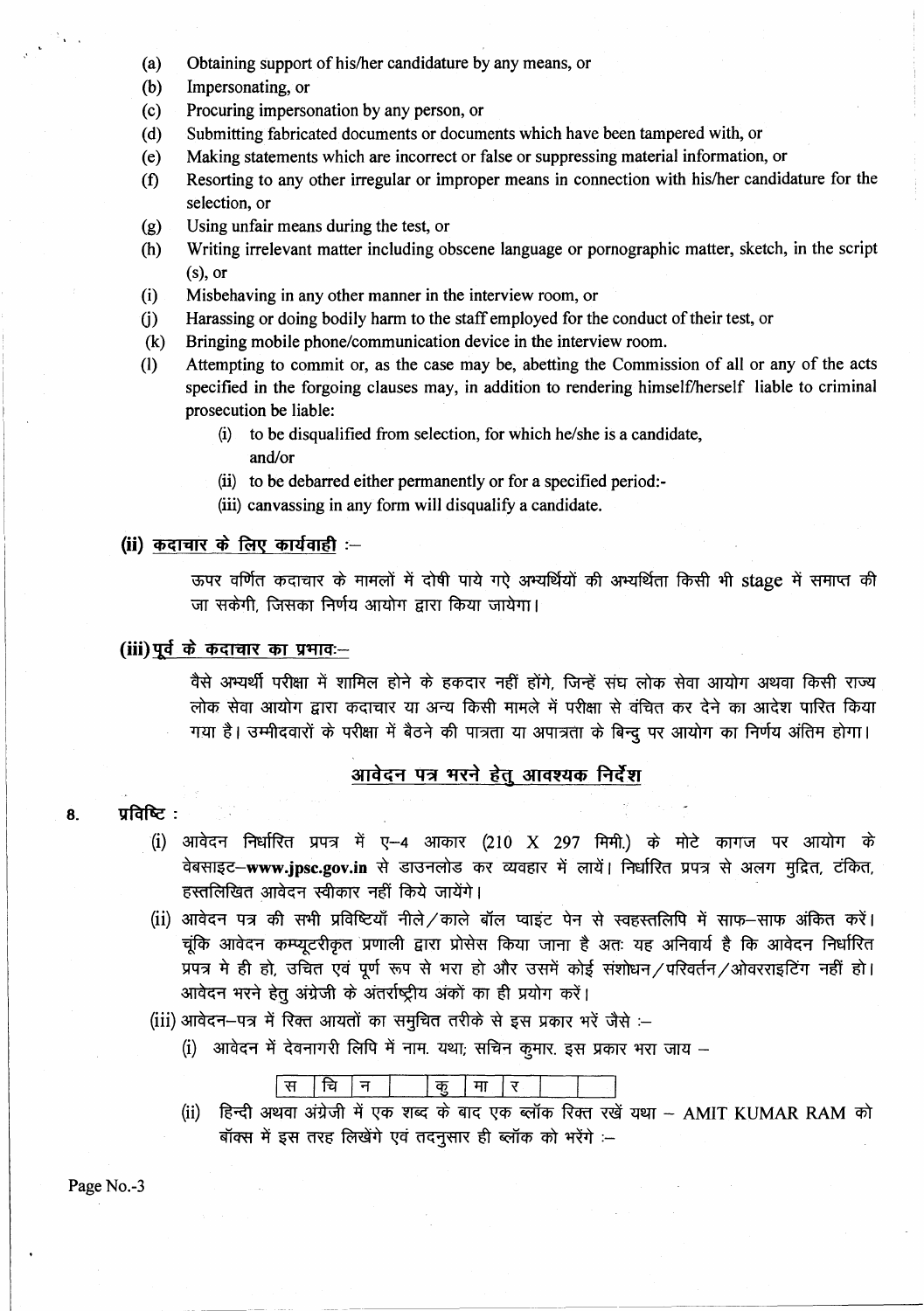| M<br>____ | --- | $- -$<br>-- | __ | M |  | . . | M |  |  |
|-----------|-----|-------------|----|---|--|-----|---|--|--|
|           |     |             |    |   |  |     |   |  |  |

- (iii) उसी प्रकार सभी स्तम्भ (कॉलम) के आयतों को भरें। अपूर्ण अथवा अनुचित तरीके से भरे गये आयतों को अधूरी / अपूर्ण सूचना समझी जायेगी एवं आवेदन अस्वीकृत कर दिया जायेगा।
- (iv) जो स्तम्भ (कॉलम) उम्मीदवार से संबंधित न हो अथवा उसपर लागू न हो, उसे क्रॉस (x) कर दें।
- (v) आवेदक "शैक्षणिक योग्यता" के अधीन 'प्राप्तांक / पूर्णांक एवं प्रतिशत के स्तम्मों में अतिरिक्त विषय के अंक एवं प्रतिशत को नहीं जोड़ें।
- (vi) आवेदक अपनी शारीरिक पहचान का एक विशिष्ट चिह्न अवश्य अंकित करें जो दूसरों से उनकी पहचान पृथक कर सकें।
- (vii) यदि कोई सूचना विज्ञापन में वांछित हो, तब ही भरें। अन्यथा उसे क्रॉस (x) कर दें।

#### फोटोग्राफ:-- $9<sub>1</sub>$

आवेदन पत्र पर फोटो चिपकाने हेतु निर्धारित खाली जगह में अंकित निर्देशों का अक्षरशः पालन करें। फोटो स्टेपल न करें या सेलोटेप से न साटें। गोंद से अच्छी तरह चिपकाएँ। फोटो हाल का खींचा हुआ होना चाहिए। पुराना एवं अस्पष्ट फोटो आवेदन-अस्वीकृति का कारण हो सकता है। फोटो इस प्रकार स्वअभिप्रमाणित किया जाय कि हस्ताक्षर का आधा भाग आवेदन पर एवं शेष आधा भाग फोटो पर रहे।

#### लिफाफा एवं प्रमाण पत्र :- $10.$

- विहित आवेदन पत्र के साथ निम्नलिखित प्रमाण पत्रों की स्वच्छ एवं स्पष्ट (Visible) स्वअभिप्रमाणित प्रतियां  $(i)$ अनुलग्नक के रूप में क्रमवार अवश्य संलग्न करें :-
	- आयु संबंधी मैट्रिक का प्रमाण पत्र/अंक पत्र,  $1)$
	- स्नातक डिग्री प्रमाण पत्र एवं अंक पत्र,  $2)$
	- $3)$ स्नातकोत्तर डिग्री प्रमाण पत्र एवं अंक पत्र,
	- $4)$ पीएच.डी. प्रमाण पत्र,
	- जाति प्रमाण पत्र,  $5)$
	- $6)$ अनुभव प्रमाण पत्र
	- $7)$ विकलांगता का दावा करने की स्थिति में सक्षम प्राधिकार द्वारा निर्गत तत्सम्बन्धी प्रमाण पत्र,
	- अन्य संबंधित अभिलेख जो विज्ञापन के अनुरूप हो। 8)
- जिस लिफाफे में आवेदन पत्र भज रहें हैं, उस लिफाफा के ऊपर विज्ञापन स•, विषय कोड एवं पदनाम जिसके  $(ii)$ लिए आपने आवेदन किया है, अनिवार्य रूप से अंकित करें।

#### परीक्षा शुल्क :--11.

- सामान्य / अत्यंत पिछड़ा वर्ग (Annexure-I) / पिछड़ा वर्ग (Annexure-II) के उम्मीदवारों को परीक्षा शुल्क के  $(i)$ रूप में रुपये 600/-(छह सौ) मात्र + बैंक चार्ज रुपये 50/- (पचास) मात्र तथा झारखण्ड राज्य के अनुसूचित जाति/अनुसूचित जनजाति के उम्मीदवारों को रुपये 150/- (एक सौ पचास) मात्र + बैंक चार्ज रुपये 50/ - (पचास) मात्र देय होगा। परीक्षा शुल्क चालान के माध्यम से आयोग के खाता संख्या-35231071548 में स्टेट बैंक ऑफ इंडिया की किसी भी शाखा में जमा किया जा सकता है। उक्त चालान का प्रपत्र आयोग के वेबसाईट www.jpsc.gov.in से डाउनलोड कर व्यवहार में लाया जा सकता है। चालान की एक मूल प्रति (JPSC's Copy) आवेदन पत्र के साथ निश्चित रूप से संलग्न करें तथा चालान की तीसरी प्रति (Depositor's Copy) अपने पास सुरक्षित रखें।
- (ii) झारखण्ड राज्य के अनूसूचित जाति/अनूसूचित जनजाति के उम्मीदवारों को परीक्षा शुल्क में छूट हेतू न्यूनतम अनुमंडल पदाधिकारी से निर्गत जाति प्रमाण पत्र संलग्न करना आवश्यक होगा।
- (iii) विकलांग (कम से कम 40 प्रतिशत संगत निःशक्तता) आवेदकों के लिए परीक्षा शुल्क देय नहीं है। इसके लिए सक्षम प्राधिकार द्वारा निर्गत विकलांगता प्रमाण पत्र संलग्न करना आवश्यक होगा।